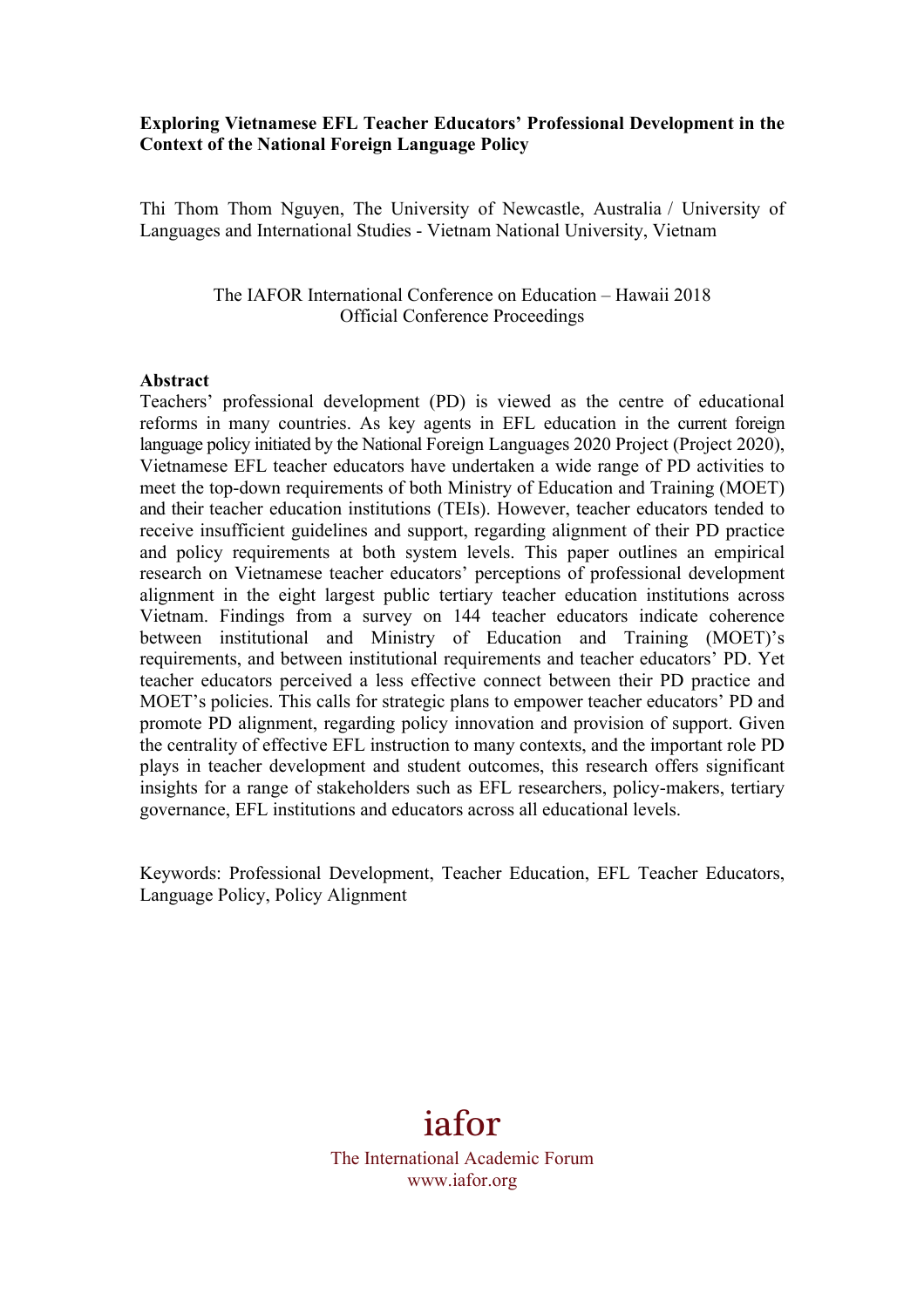### **Introduction**

Professional development (PD) of teachers being well acknowledged in recent research (Desimone, 2009). International studies cover conceptualisation of PD, features of a quality PD activity, models and stages of teachers' on-going development, etc. in different contexts (Borko, 2004; Broad & Evans, 2006; Caena, 2011; Casale, 2011; Combs, 1965; Darling-Hammond, 2005; Darling-Hammond & McLaughlin, 2011; Day & Sachs, 2005; Fraser, Kennedy, Reid, & Mckinney, 2007; Ganser, 2000; Guskey, 2002; Hustler, 2003; Kennedy, 2005; Offices of Development Effectiveness, 2015; Villegas-Reimers, 2003). However, there is little information on how teacher educators develop professionally and how they perceived PD alignment at different system levels. Recently this topic has become a focus of interest (Korthagen, 2000; Koster & Degerink, 2001) and call for research and documentation in the field (Loughran, 2014; Smith, 2003).

In Vietnam, education and teacher education are experiencing a rapid transformation, with current language policy directly impacting EFL educators and their PD. In order to increase the quality of foreign language education, particularly English language teaching (ELT), The National Foreign Languages 2020 Project (also known as Project 2020) involves massive innovation and expertise from an array of authorities and institutions (Government of Vietnam, 2008). Both MOET and a number of qualified EFL teacher education institutions (TEIs) have been deemed responsible for providing strategic PD programs for over 86,000 educators across education levels. This newlyassigned top-down task has created pressure for EFL teacher educators at TEIs, who directly engage in training high quality pre-service EFL teachers and evaluating current in-service EFL teachers' language competencies (Nguyen, 2010). Teacher educators needed to grow professionally for both their own sake and for their impacts on EFL teacher education. However, these EFL teacher educators tended to receive insufficient guidelines and provision. They seemed confused about their PD practice in association with policy alignment at both MOET and institutional levels.

Drawing on survey data of 144 Vietnamese EFL teacher educators (coded as R001 – R144) across the eight largest public TEIs in eight different sub-regions in Vietnam, this paper highlights teacher educators' perceptions of PD alignment in the transformation contexts. Both quantitative and qualitative analyses of the survey data address the multi-dimensional relation of teacher educators' PD, institutional PD requirements, and MOET's PD requirements, which is under-researched in Vietnamese contexts.

Vietnamese EFL Teacher educators' perceptions of PD alignment were examined via their degree of agreement with five statements about PD alignment at both institutional and ministerial levels, as well as their further comments and/or explanations. Participants revealed positive responses to all the statements, with the mean scores ranging between 2.69 and 3.11. While participants' PD aligned with both their institution's and MOET's PD requirements, their PD complied more with institutional PD ( $N = 114$ ,  $M = 3.11$ ,  $SD = .486$ ) than with MOET's PD requirements  $(N = 113, M = 2.96, SD = .573)$ . A detailed description of participants' explanations for their perceptions of PD alignment and provision is presented in the sections that follow.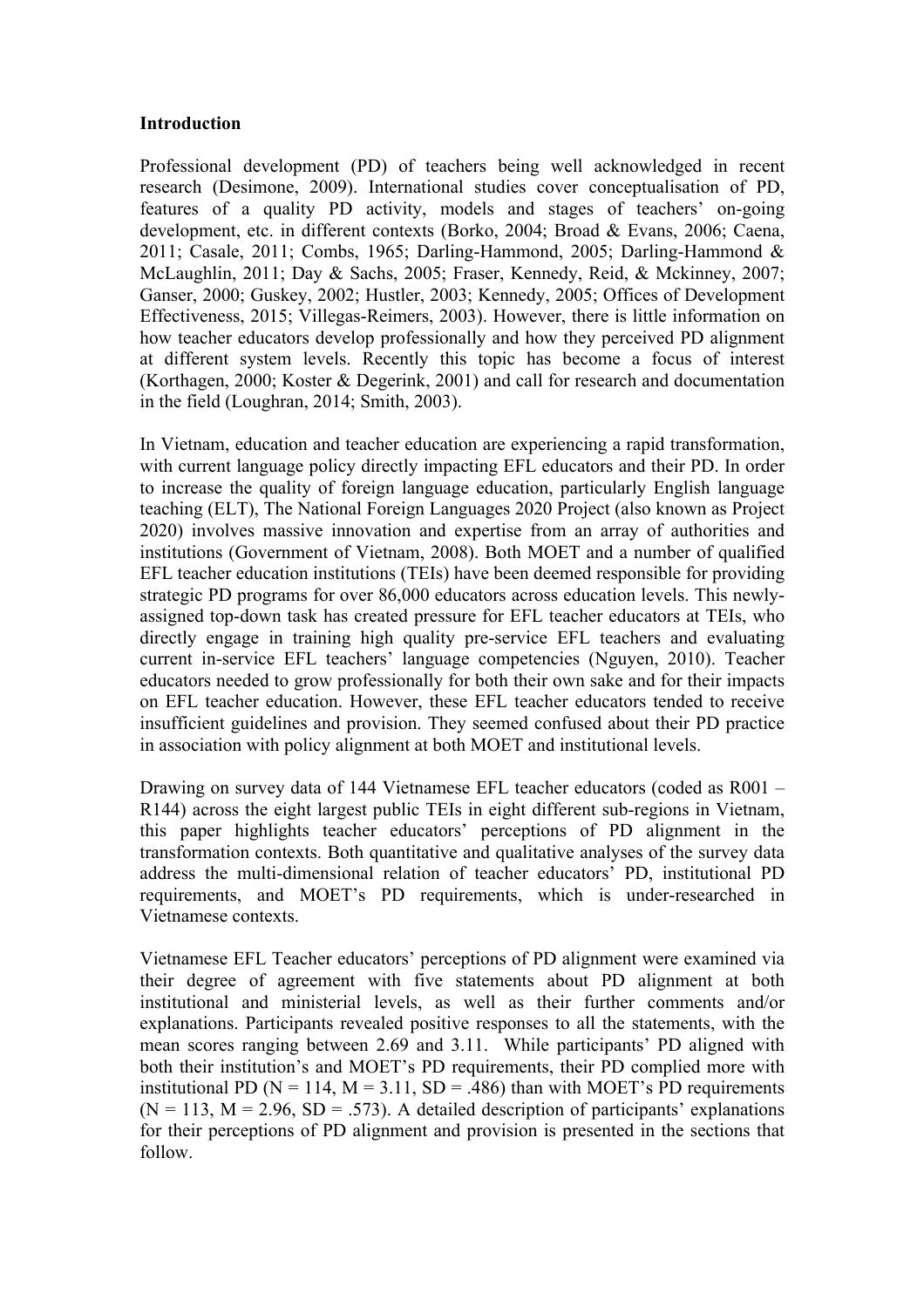# **Teacher educators' perceptions of PD alignment at institutional levels**

A major finding was that teacher educators' PD was perceived to be closely associated with institutional requirements. Participants confirmed that as a teacher educator at their institution, they had to be qualified for the teaching profession and fully understand their professional roles. For this reason, all the PD programs participants had undertaken by far aimed to facilitate their own development as well as meeting the institutional requirements for staff development.

The alignment originated from teacher educators' activism in undertaking PD to meet the institution's requirements. Participants had an understanding of institutional requirements (66.67%) and their own PD needs (17.78%), as well as actively engaging in PD programs delivered by their institution (28.89%). Participants were self aware of developing their professional practices, skills and knowledge (R017, R023 & R138) via workshop and training programs (R118). Their PD awareness was also emphasised when participant R14 stated: "I always make every single attempt to undertake PD, learn from colleagues and seriously participate in all institutional activities." Participant R144 believed that PD facilitated her to improve instructional quality and content knowledge; as a result, she could continuously learn to meet the institutional standards.

Most of participants understood that their institution required them to develop professionally, with the inclusion of teacher educators' PD in institutional development strategies. Their institution also required teacher educators' "research capacity enhancement" (R067), "degree accreditation" (R066), and "adaptation to institutional innovation" (R125). Approximately 18 % of participants indicated that the institution was deemed to offer most PD programs for teacher educators. These programs were evaluated to be "diverse", "context-based" and "relevant" to both the institution's objectives and teacher educators' needs (R026, R101, R122 & R143).

# **Teacher educators' perceptions of PD alignment at ministerial levels**

Teacher educators also tended to agree that their PD aligned with MOET's PD requirements for EFL teacher educators. Explanations for this alignment varied, yet focused on teacher educators' understanding of MOET's PD requirements (72.73%) and their attendance to MOET's PD programs (15.15%). Other responses addressed participants' engagement in Project 2020 or participants' self-training to improve instruction quality and research capacity as part of PD at the ministerial levels. Participants also perceived "degree accreditation" as both evidence of PD alignment with MOET's requirements and great pressure to meet these requirements. A small number of participants showed their uncertainty about MOET's requirements for teacher educators (e.g. R015, R060, R071 & R088) or had not attended any of MOET's PD programs (R013). They stated that MOET's PD programs were not relevant to their needs and MOET's PD policies were "not always consistent and supportive."

### **Institutional PD requirements versus MOET's PD requirements**

The investigation into alignment between the institution's and MOET's PD requirements for EFL teacher educators indicated participants' high level of both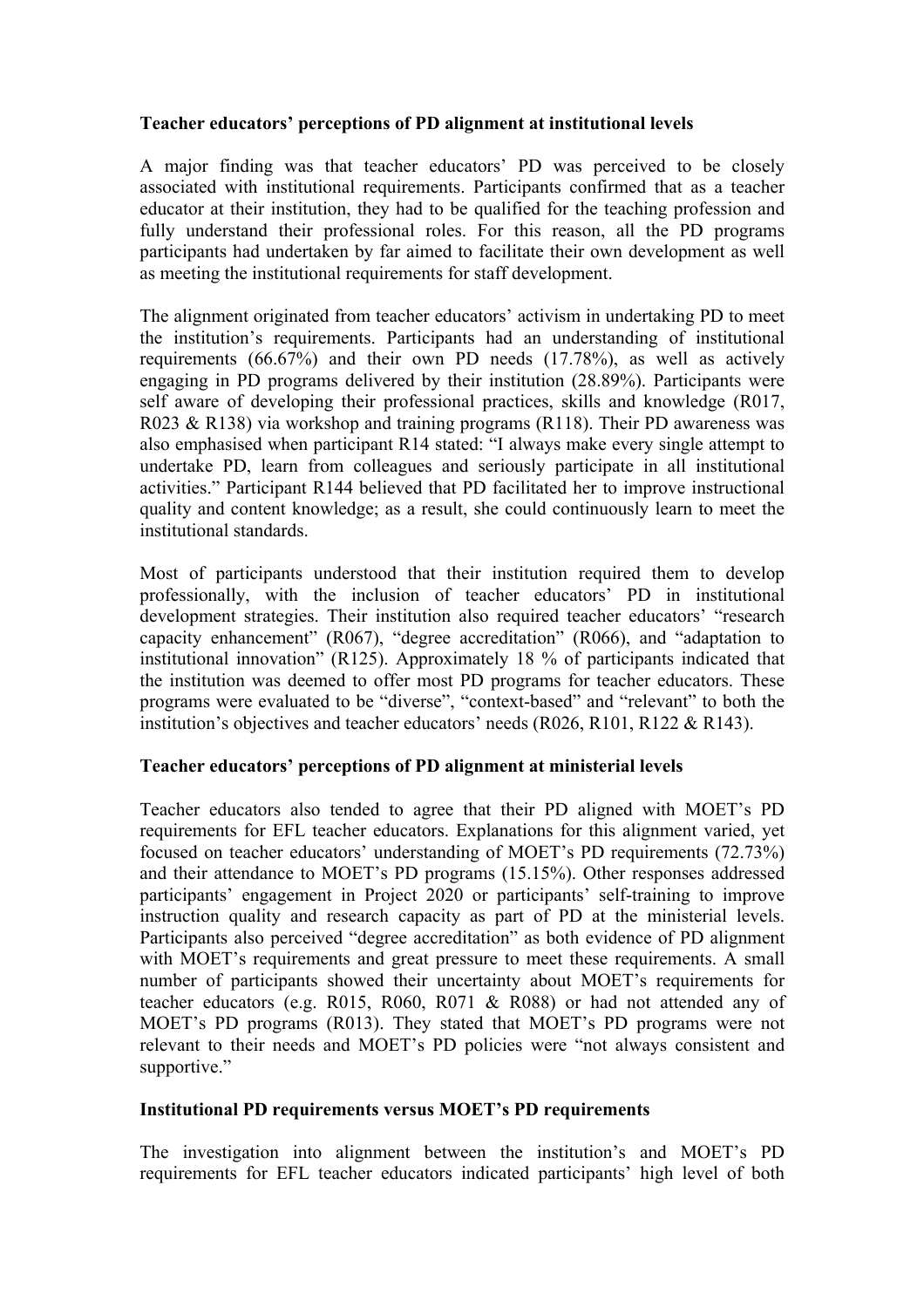agreement and strong agreement. Participants commented that their institution followed MOET's guidelines; thus, institutional requirements had to align with MOET's, particularly since the implementation of Project 2020 ( $N = 17$ ). Their institutions used MOET's support – especially in terms of state budget distribution – to offer institutional PD programs for teacher educators.

Participants also raised concerns about the coherence between MOET's and institution's PD requirements. They argued that both MOET's and institution's requirements were top-down, and that teacher educators themselves had "no voice in responding to the requirements" (e.g. R094). In other cases, participants felt their institution's requirements more comprehensible, more detailed and better targeted than MOET's. Participants R085 and R044, despite their overall agreement, insisted that the institutions "re-consider several of MOET's PD programs", indicating that MOET's requirements lacked systematic development and relevance to institutional contexts. To exemplify, one participant stated: "They [MOET] require teachers of English to have a certificate of another language [other than English] and an IT certificate called IC3. It [this policy] is totally a waste of time and only puts more pressure on teachers" (R044).

## **Conclusion**

In this paper, using descriptive analysis of participants' survey responses, I have provided an overview of Vietnamese EFL teacher educators' perceptions of PD. In light of the discussion of PD policy alignment, I have analysed a triangular relation among participants' PD, institutional PD requirements and MOET's PD requirements, from participants' perspectives. My preliminary findings address (i) teacher educators' PD aligned with both institutional and MOET's requirements; (ii) teacher educators' PD alignment with institutional requirements was greater than with MOET's; and (iii) institutional PD requirements aligned with MOET's.

The above findings called for effective strategies to improve policy alignment. From teacher educators' perspective, there was an urgent need for major innovations in PD policies at both institutional and MOET levels, the need for high quality PD provision, as well as teacher educators' PD autonomy in the transformation process. In other words, these recommendations reflected teacher educators' needs for ongoing and systemic PD. There should also be considerations from other stakeholders such as the institutions and MOET as mainstream PD providers for teacher educators in Vietnam. These will be addressed in the coming analysis phase of the current project and updated in the journals that follow.

This descriptive paper provides understanding of teacher educators' PD in the innovation context of EFL education and teacher education in Vietnam. Though the discussions limit to the initial findings, the implications of the research can be viewed in broader contexts of EFL countries in Asia, which may draw attention from policymakers, tertiary governance and EFL teachers across all educational levels.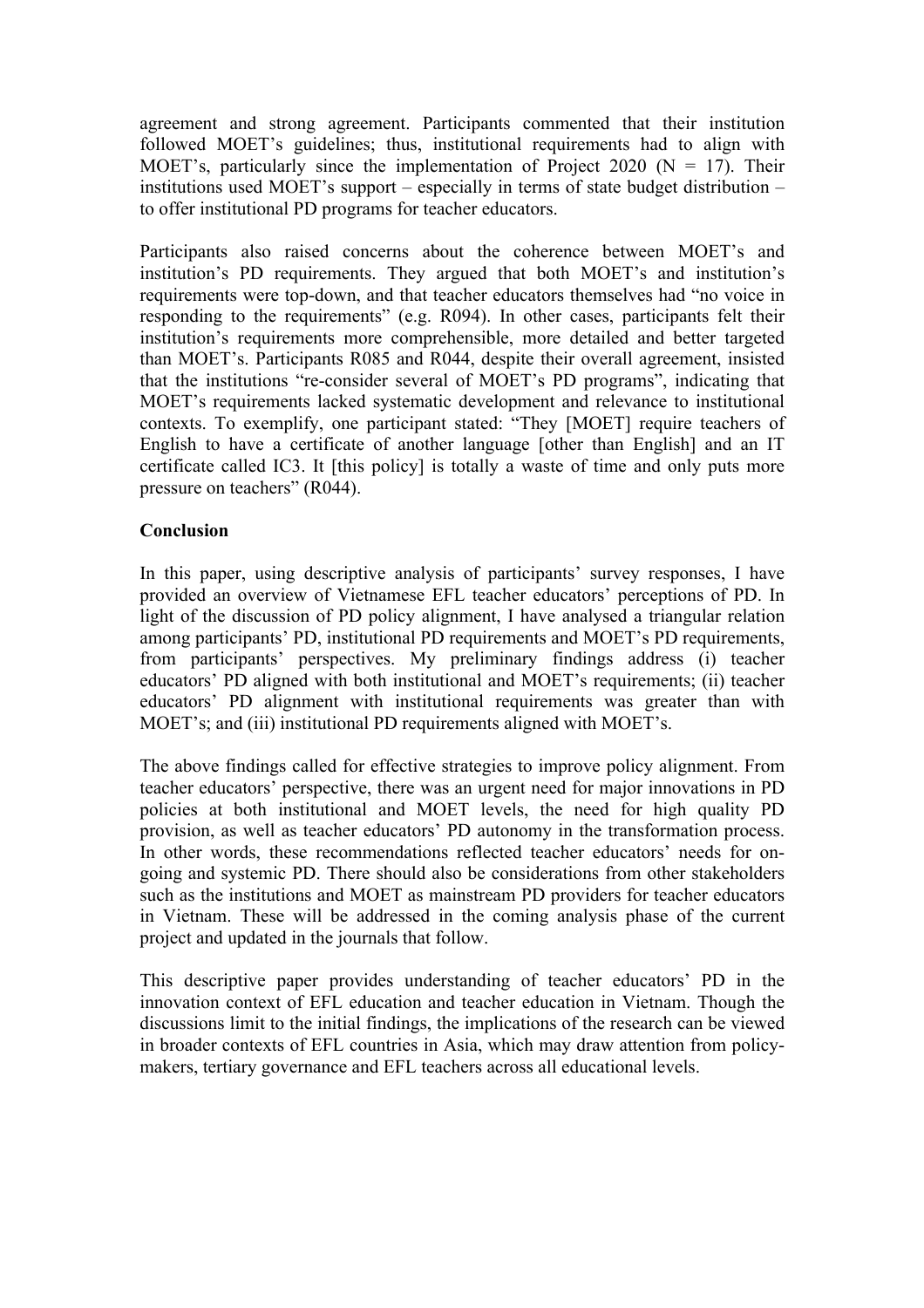#### **References**

Borko, H. (2004). Professional development and teacher learning: Mapping the terrain. *Educational researcher, 33*(8), 3-15.

Broad, K., & Evans, M. (2006). A review of literature on professional development content and delivery modes for experienced teachers (P. f. t. O. M. o. Education, Trans.). Ontario, Canada: University of Toronto.

Caena, F. (2011). Literature review Quality in Teachers' continuing professional development. *Education and training, 2020*.

Casale, M. (2011). *Teachers' Perceptions of Professional Development: An Exploration of Delivery Models*: ERIC.

Combs, A. W. (1965). *The professional education of teachers: A perceptual view of teacher preparation*: Allyn and Bacon.

Darling-Hammond, L. (2005). Teaching as a profession: Lessons in teacher preparation and professional development. *Phi Delta Kappan, 87*(3), 237.

Darling-Hammond, L., & McLaughlin, M. W. (2011). Policies That Support Professional Development in an Era of Reform. *Phi Delta Kappan, 92*(6), 81.

Day, C., & Sachs, J. (2005). *International Handbook On The Continuing Professional Development Of Teachers*: McGraw-Hill Education.

Desimone, L. M. (2009). Improving impact studies of teachers' professional development: Toward better conceptualizations and measures. *Educational researcher, 38*(3), 181-199.

Fraser, C., Kennedy, A., Reid, L., & Mckinney, S. (2007). Teachers' Continuing Professional Development: Contested Concepts, Understandings and Models. *Journal of in-service education, 33*(2), 153-169.

Ganser, T. (2000). An ambitious vision of professional development for teachers. *NASSP bulletin, 84*(618), 6-12.

Government of Vietnam. (2008). *Quyet dinh so 1400/QD-TTg cua Thu Tuong Chinh Phu: Ve viec phe duyet de an 'Day va hoc ngoai ngu trong he thong giao duc quoc dan giai doan 2008-2020'*.

Guskey, T. R. (2002). Professional development and teacher change. *Teachers and Teaching: theory and practice, 8*(3), 381-391.

Hustler, D. (2003). Teachers' perceptions of continuing professional development.

Kennedy, A. (2005). Models of continuing professional development: a framework for analysis. *Journal of in-service education, 31*(2), 235-250.